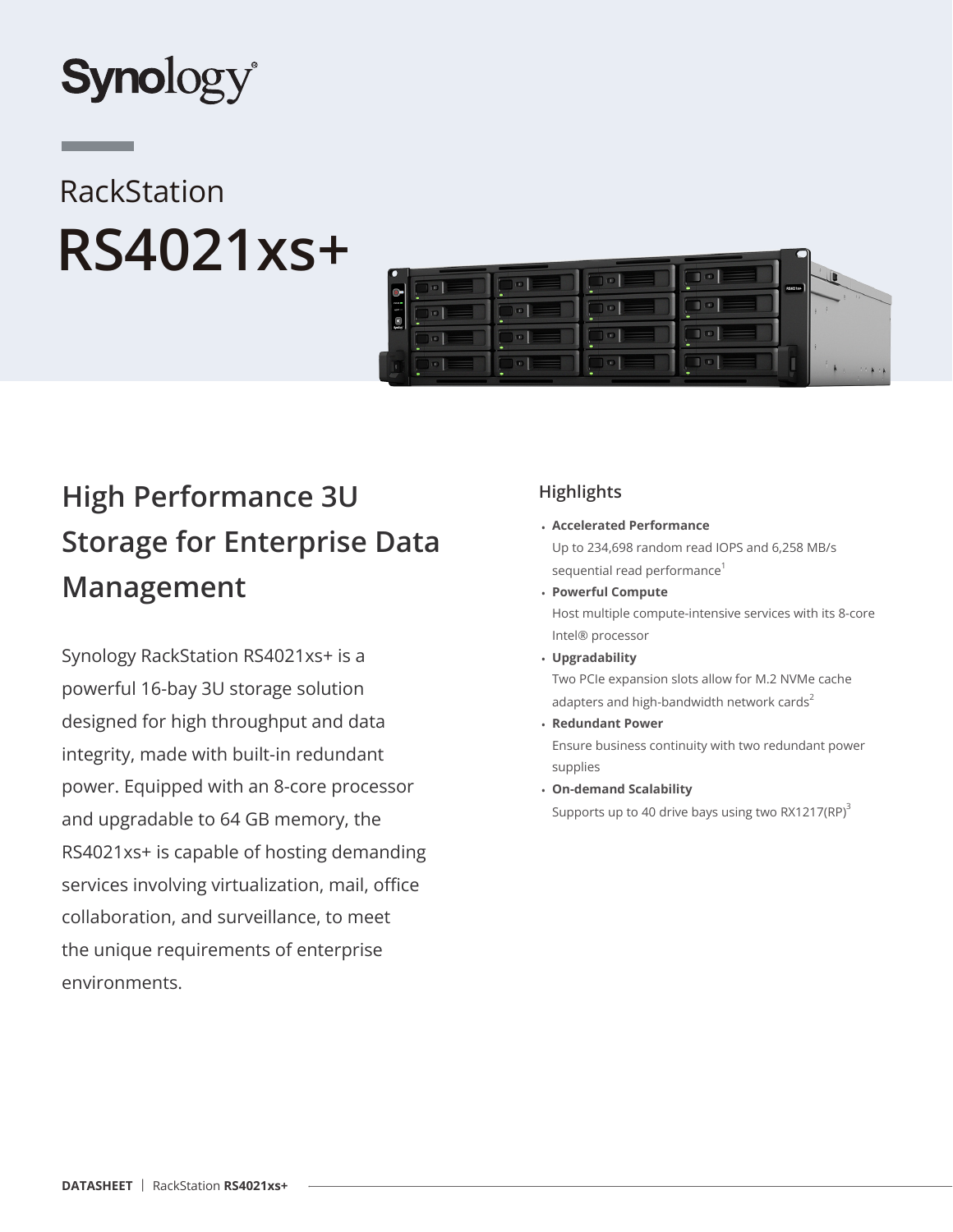

#### Next-Generation File System

*Btrfs is a modern file system designed to safeguard data integrity through metadata mirroring, file selfhealing, and fast snapshot replication.*

**META** 

#### **Built to Handle Intensive Workloads**

Synology RackStation RS4021xs+ is built to deliver exceptional performance, flexibility, and scalability for demanding enterprise environments.

- Up to **234,698** 4K random read IOPS and **6,258 MB/s** sequential read performance for demanding workloads<sup>1</sup>
- Featuring 16 drive bays supporting both SATA HDD/SSD 2.5/3.5" drives<sup>4</sup>, expandable to 40 bays using two Synology RX1217(RP) expansion units<sup>3</sup>

## **Optimized for Data Protection and Integrity**

Powered by **[Synology DSM](http://sy.to/rs4021xspdm)**, our unified data management operating system, and built upon the **[Btrfs](http://sy.to/rs4021xspbtrfs)** file system, data stored on the RS4021xs+ is safely guarded by modern data protection technologies.

- **Advanced snapshots technology** provides schedulable and near-instantaneous data protection of shared folders and LUNs
- **File and folder-level data restoration** enables restoration of specific files or folders
- **Flexible storage quota system** helps admins effortlessly manage available space by specifying storage limits for shared folders
- **File self-healing** detects and recovers corrupted files using mirrored metadata and RAID configurations
- **Inline compression** compresses data before writing it to the drive, reducing write commands and optimizing storage space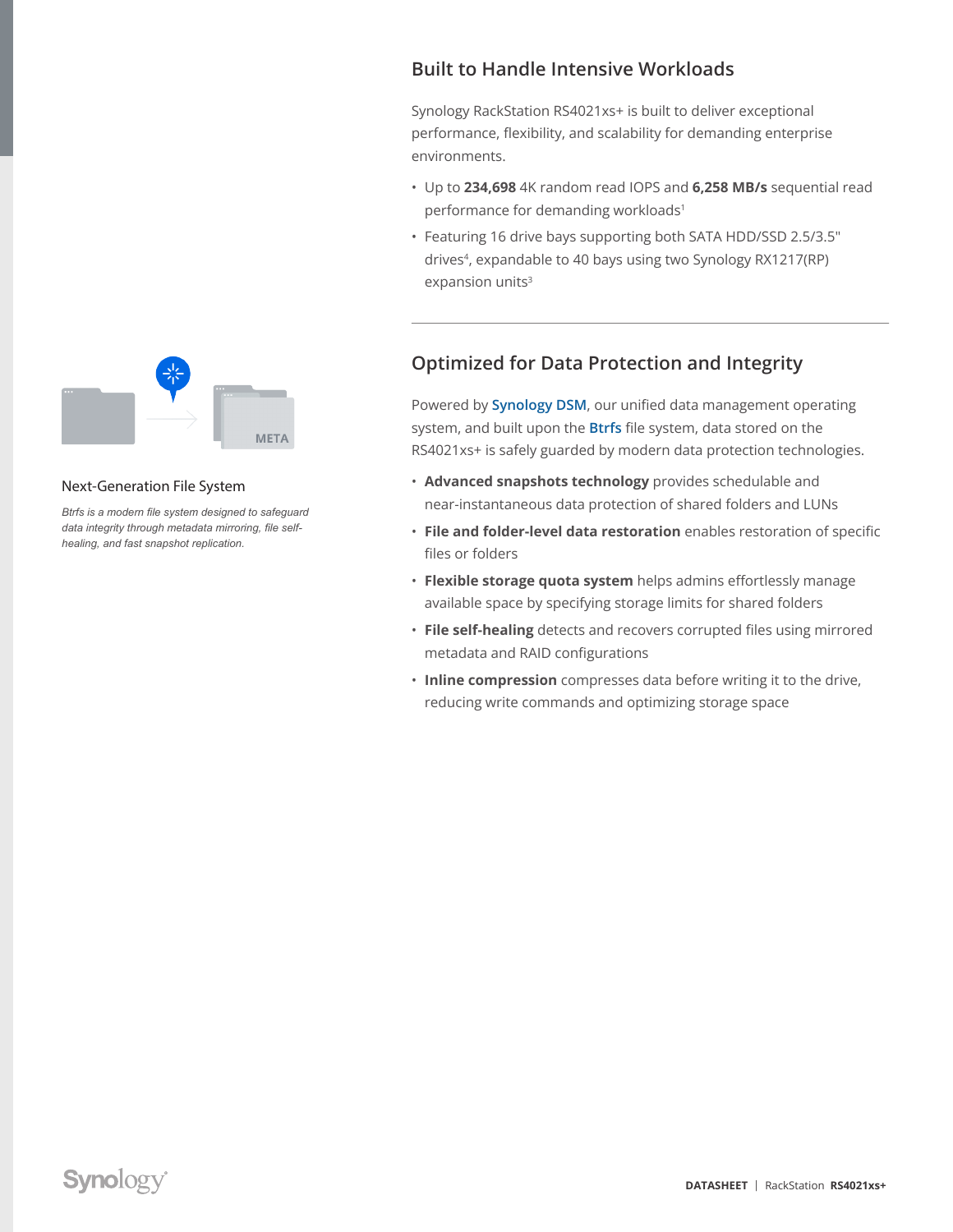

#### Flexible Virtualization

*Whether providing VM storage through iSCSI, NFS, or running VMs directly on the RS4021xs+ using Virtual Machine Manager, Synology DSM provides comprehensive tools to protect your virtual machines.*

## **Virtualization and Certified Storage**

DSM streamlines the provisioning and management of storage for virtual machines (VM). Certified for VMware® vSphere™, Microsoft® Hyper-V®, Citrix® XenServer™, and OpenStack, it integrates with your virtualization platform of choice through iSCSI or NFS protocols. Install Synology Storage Console on VMware or Windows platforms for additional management convenience and functionality right in the hypervisor.

**[Synology Virtual Machine Manager \(VMM\)](http://sy.to/rs4021xspvmm)** is a hosted hypervisor for virtual machines running Windows®, Linux®, or virtualized versions of DSM with recovery mechanisms that ensure data protection on each VM5.

## **Data Backup Solutions for IT Infrastructure**

**[Synology Active Backup Suite](http://sy.to/rs4021xspabs)** is a collection of license-free backup solutions built to protect Windows PCs and servers, VMs, other file servers, and cloud-based storage.

**[Active Backup for Business \(ABB\)](http://sy.to/rs4021xspabb)** consolidates backup tasks for physical and virtual environments and enables rapid restoration of files, entire physical machines, and VMs.

**[Active Backup for G](http://sy.to/rs4021xspabgw)oogle Workspace** enables backup of Google Workspace data including Gmail, Contacts, Calendar, and Drive.

**[Active Backup for Microsoft 365](http://sy.to/rs4021xspabm365)** enables backup of Microsoft 365 data including OneDrive for Business, SharePoint Online, emails, contacts, and calendar.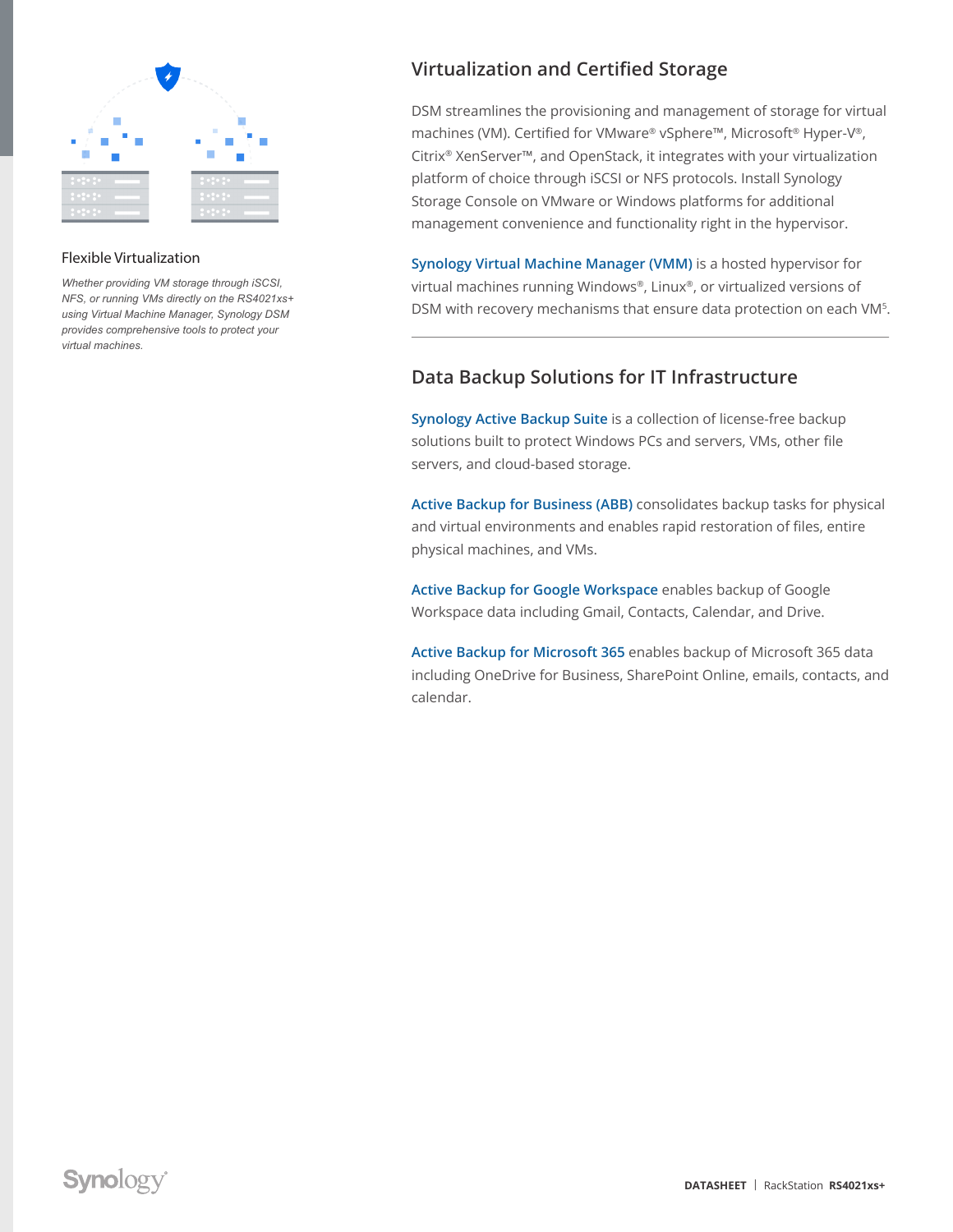

#### Synology Collaboration Suite

*A powerful and secure private cloud solution that lets teams collaborate, sync files, and communicate with others anytime, anywhere.*



#### Always On Guard

*Surveillance Station combines intelligent monitoring and robust management features for flexible deployment scenarios.*

## **On-Premises Collaboration**

Synology's collaboration suite is a private SaaS for file sharing, concurrent document editing, emails, instant messaging, and more. By leveraging a private cloud infrastructure, it ensures data ownership while multilayered security enables secure multi-platform access.

**[Synology Drive](http://sy.to/rs4021xspsd)** allows data access, synchronization, on-demand file restoration, and backup.

**[Synology MailPlus](http://sy.to/rs4021xspmp)**6 provides a secure, reliable, and private email server.

**[Synology Chat](http://sy.to/rs4021xspsc)** brings teams together through instant multi-platform communication.

**[Synology Calendar](http://sy.to/rs4021xspsca)** helps teams keep track of what is most important with convenient calendar sharing and scheduling.

#### **Private Video Surveillance**

With **[Synology Surveillance Station](http://sy.to/rs4021xspsss)**, the RS4021xs+ becomes a powerful Network Video Recorder solution with support for up to 90 IP cameras<sup>7</sup>.

- 7,900+ **[supported camera models](http://sy.to/rs4021xspdipcsl)**
- ONVIF support to prevent vendor lock-in
- Private, subscription-free storage of the recordings
- Access through web browser, dedicated desktop clients, or mobile app
- Event-based rules to trigger specific actions
- Email, SMS, or push notification systems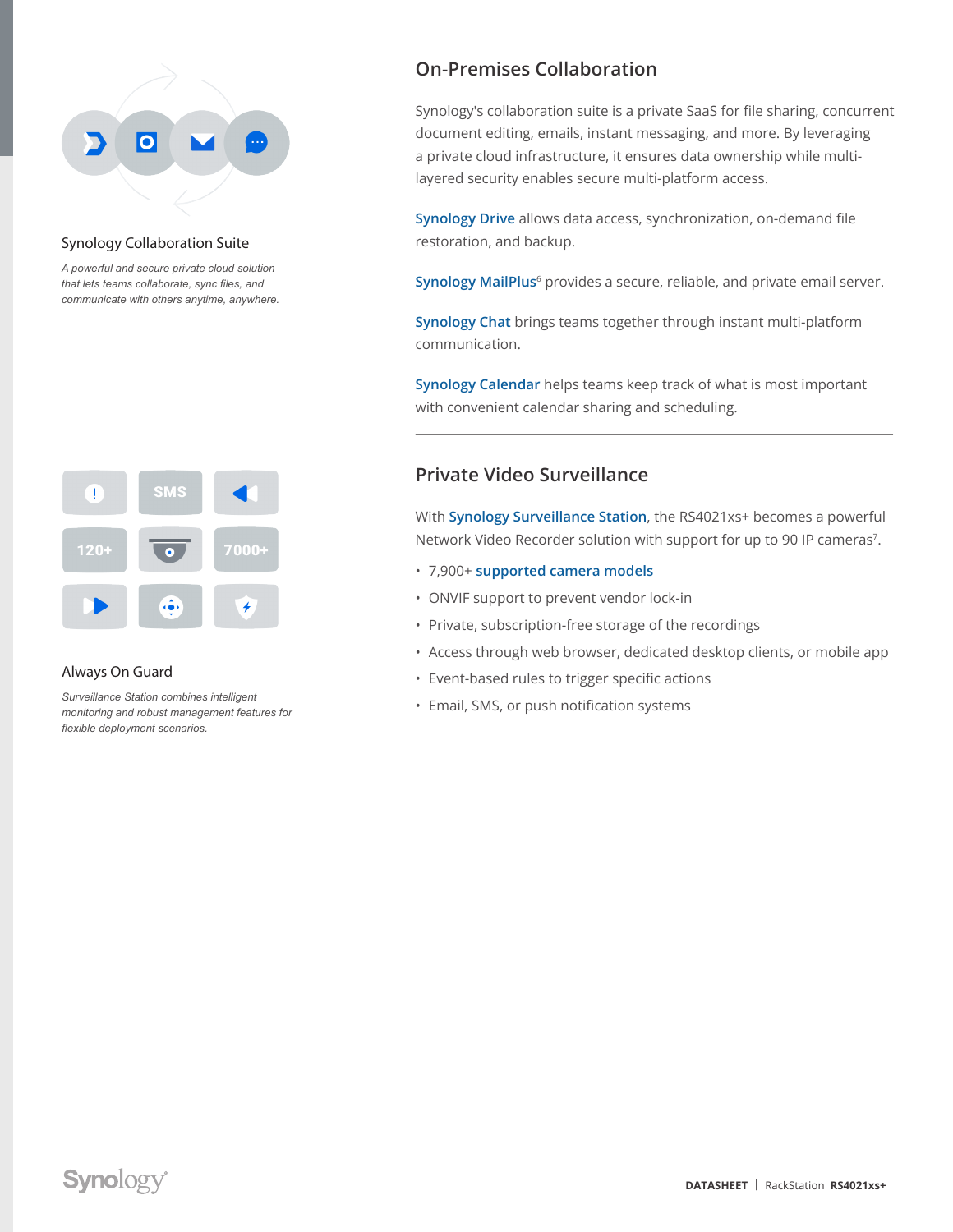## **Hardware Overview**

#### **Front**



**Rear A**<sup>16</sup> **Rear B**<sup>17</sup>



|   | Power Button & Indicator | Alert Off Button | Drive Travs                        |   | Drive Status Indicator  |
|---|--------------------------|------------------|------------------------------------|---|-------------------------|
|   | PSU Fans                 | Power Ports      | PSU Indicators & Alert Off Buttons | 8 | Console Port            |
| 9 | 1GbE/10GbE RJ-45 Ports   | 10 USB 3.2 Ports | <b>Expansion Ports</b>             |   | 12 PCIe Expansion Slots |
|   | Reset Button             |                  |                                    |   |                         |

## **Technical Specifications**

#### **Hardware**

| CPU                        | Intel® Xeon® D-1541 8-core (16-thread) 2.1 GHz, Turbo Boost up to 2.7 GHz                                                                                                                                                                                                                                                                                       |
|----------------------------|-----------------------------------------------------------------------------------------------------------------------------------------------------------------------------------------------------------------------------------------------------------------------------------------------------------------------------------------------------------------|
| Hardware encryption engine | Yes (AES-NI)                                                                                                                                                                                                                                                                                                                                                    |
| Memory                     | 16 GB DDR4 ECC UDIMM (expandable up to 64 GB)                                                                                                                                                                                                                                                                                                                   |
| Compatible drive types     | • 16 x 3.5" or 2.5" SATA HDD/SSD (drives not included)<br>• It is strongly recommended that you only install drives listed on your device's compatibility list <sup>4</sup> . Storage pool and volume<br>creation processes may fail when using unverified drives. Synology is unable to provide technical support for devices<br>using unsupported components. |
| Hot swappable drive        | Yes                                                                                                                                                                                                                                                                                                                                                             |
| <b>External ports</b>      | • 2 x USB 3.2 Gen 1 ports<br>2 x Expansion ports (Infiniband)                                                                                                                                                                                                                                                                                                   |
| Form factor                | Rackmount 3U                                                                                                                                                                                                                                                                                                                                                    |
| Size (HxWxD)               | 132.3 x 482 x 656.5 mm (with server handles)                                                                                                                                                                                                                                                                                                                    |
| Weight                     | 17.4 kg                                                                                                                                                                                                                                                                                                                                                         |
| LAN ports                  | $\cdot$ 4 x 1GbE RI-45<br>$\cdot$ 2 x 10GbE RI-45                                                                                                                                                                                                                                                                                                               |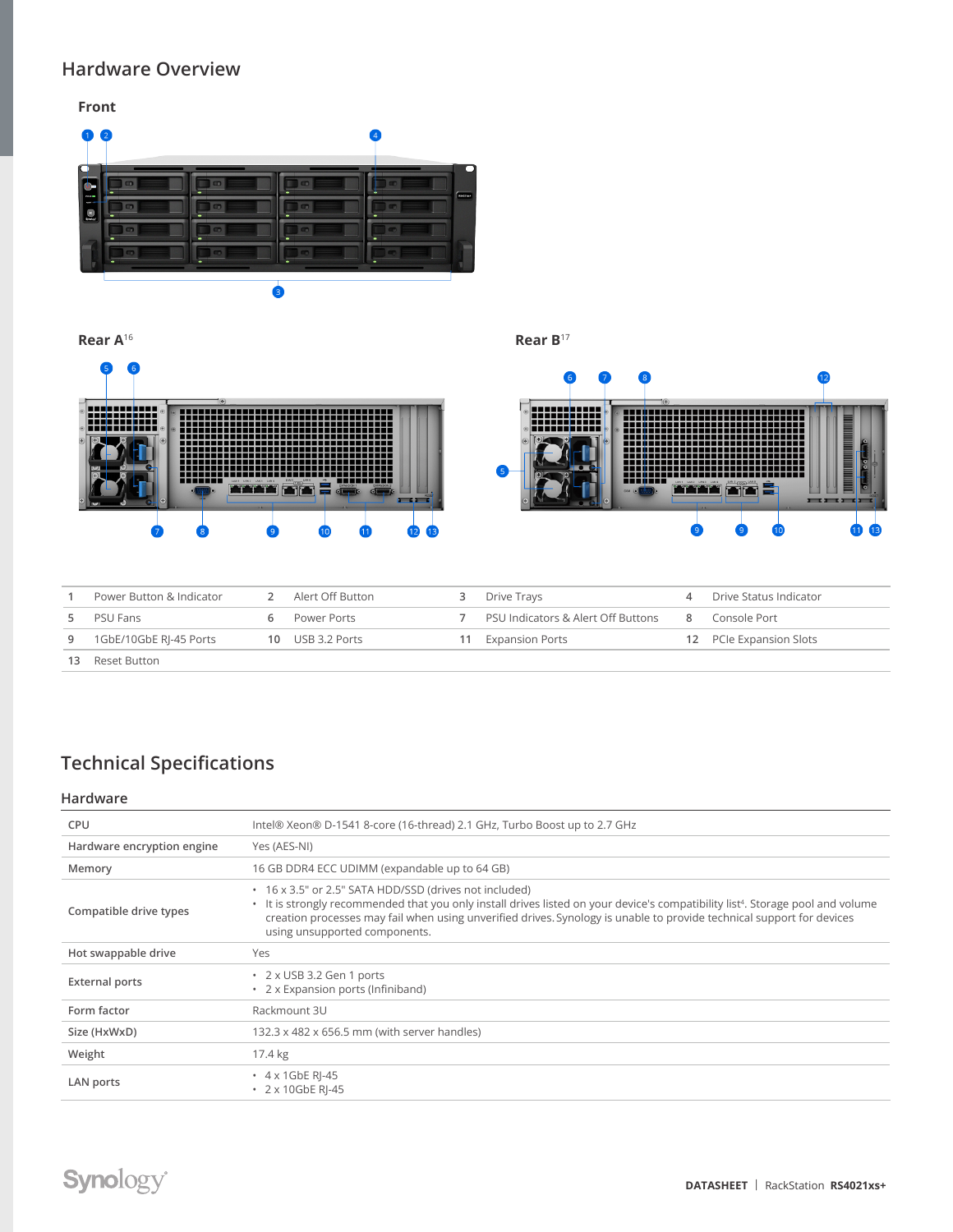| Wake on LAN/WAN            | Yes                                                                                                                                          |
|----------------------------|----------------------------------------------------------------------------------------------------------------------------------------------|
| PCIe 3.0 slots             | • 2 x 8-lane x8 slots<br>Supports 10GbE/25GbE network interface cards <sup>2</sup> and M.2 NVMe SSD adapter cards for SSD cache <sup>9</sup> |
| Scheduled power on/off     | Yes                                                                                                                                          |
| System fans                | $3 \times (80 \times 80 \times 32 \text{ mm})$                                                                                               |
| AC input power voltage     | 100 V to 240 V AC                                                                                                                            |
| Power frequency            | 50/60 Hz, single phase                                                                                                                       |
| Operating temperature      | 0°C to 35°C (32°F to 95°F)                                                                                                                   |
| Storage temperature        | -20°C to 60°C (-5°F to 140°F)                                                                                                                |
| Relative humidity          | 5% to 95% RH                                                                                                                                 |
| Maximum operating altitude | 5,000 m (16,400 ft)                                                                                                                          |

## **General DSM Specification**

| Networking protocols      | SMB, AFP, NFS, FTP, WebDAV, CalDAV, iSCSI, Telnet, SSH, SNMP, VPN (PPTP, OpenVPN™, L2TP)                                                                                                          |
|---------------------------|---------------------------------------------------------------------------------------------------------------------------------------------------------------------------------------------------|
| File systems              | · Internal: Btrfs, ext4<br>· External: Btrfs, ext4, ext3, FAT32, NTFS, HFS+, exFAT <sup>9</sup>                                                                                                   |
| Supported RAID types      | Synology RAID F1, Basic, (BOD, RAID 0, RAID 1, RAID 5, RAID 6, RAID 10                                                                                                                            |
| Storage management        | • Maximum single volume size: 108/200 TB <sup>10</sup><br>• Maximum system snapshots: 65,536 <sup>11</sup><br>· Maximum internal volumes: 256                                                     |
| SSD cache                 | • Read/write cache support<br>* 2.5" SATA SSD support<br>• M.2 NVMe SSD support <sup>8</sup>                                                                                                      |
| File sharing capabilities | · Maximum local user accounts: 16,000<br>· Maximum local groups: 512<br>· Maximum shared folders: 512<br>• Maximum concurrent SMB/NFS/AFP/FTP connections: 4,000 <sup>12</sup>                    |
| Privileges                | Windows® Access Control List (ACL), application privileges                                                                                                                                        |
| Directory services        | Connects with Windows® AD/LDAP servers enabling domain users to login via SMB/NFS/AFP/FTP/File Station using their<br>existing credentials.                                                       |
| Virtualization            | VMware vSphere®, Microsoft Hyper-V®, Citrix®, OpenStack®                                                                                                                                          |
| Security                  | Firewall, shared folder encryption, SMB encryption, FTP over SSL/TLS, SFTP, rsync over SSH, login auto block, Let's Encrypt<br>support, HTTPS (customizable cipher suite)                         |
| Supported clients         | Windows® 7 onwards, macOS® 10.12 onwards                                                                                                                                                          |
| Supported browsers        | Chrome®, Firefox®, Edge®, Internet Explorer® 10 onwards, Safari® 10 onwards, Safari (iOS 10 onwards), Chrome (Android™ 6.0<br>onwards) on tablets                                                 |
| Interface languages       | English, Deutsch, Français, Italiano, Español, Dansk, Norsk, Svensk, Nederlands, Русский, Polski, Magyar,<br>Português do Brasil, Português Europeu, Türkçe, Český, ภาษาไทย, 日本語, 한국어, 繁體中文, 简体中文 |

#### **Packages and Applications**

| <b>File Server &amp; Synchronization</b> |                                                                                                                                                                                                                                                                                                                                                |  |
|------------------------------------------|------------------------------------------------------------------------------------------------------------------------------------------------------------------------------------------------------------------------------------------------------------------------------------------------------------------------------------------------|--|
| Drive                                    | Synchronizes files across Windows®, macOS®, Linux®, Android™ and iOS. The built-in cross-platform portal allows access to<br>data anytime and anywhere.<br>· Maximum number of hosted files: 5,000,000<br>. Maximum number of concurrent connections for PC clients: 2,000                                                                     |  |
| <b>File Station</b>                      | Provides virtual drives, remote folders, Windows® ACL editor, compression/extraction of archived files, bandwidth control for<br>specific users/groups, creation of sharing links, and transfer logs.                                                                                                                                          |  |
| <b>FTP Server</b>                        | Supports bandwidth control for TCP connections, custom FTP passive port ranges, anonymous FTP, FTP over TLS/SSL and<br>SFTP protocols, network booting with TFTP and PXE support, and transfer logs.                                                                                                                                           |  |
| Presto File Server <sup>13</sup>         | Enables high-speed data transfer over WAN through the exclusive SITA technology between Synology NAS and desktop.                                                                                                                                                                                                                              |  |
| Cloud Sync                               | Offers one or two-way synchronization with public cloud storage providers including Alibaba Cloud OSS, Amazon S3-<br>compatible storage, Backblaze B2, Baidu Cloud, Box, Dropbox, Google Cloud Storage, Google Drive, hubiC, MegaDisk,<br>Microsoft OneDrive, OpenStack Swift-compatible storage, Tencent COS, WebDAV servers and Yandex Disk. |  |
| Universal Search                         | Enables global search of applications and files.                                                                                                                                                                                                                                                                                               |  |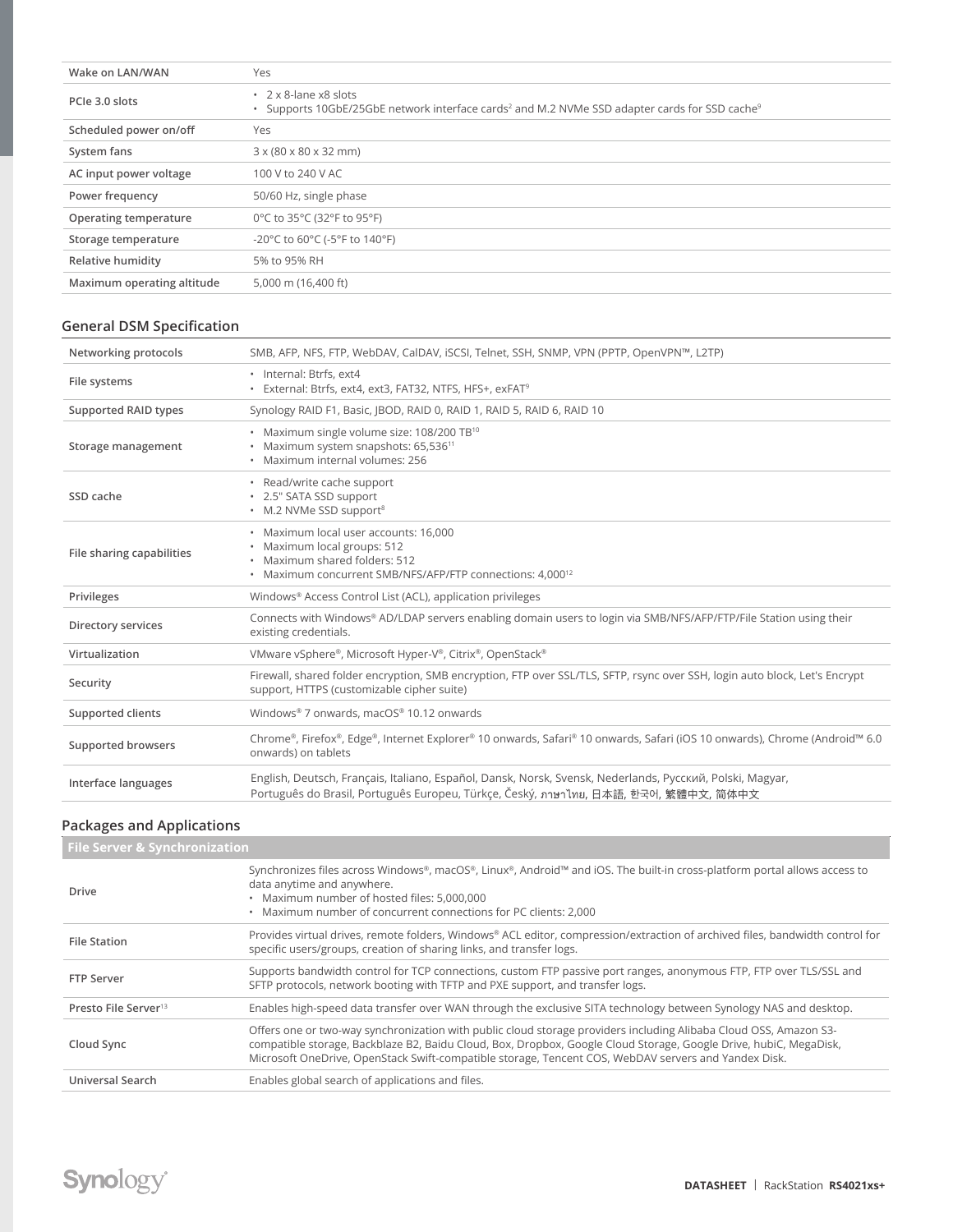| <b>iSCSI Storage &amp; Virtualization</b>    |                                                                                                                                                                                                                                                                                                                                                                                                                     |  |
|----------------------------------------------|---------------------------------------------------------------------------------------------------------------------------------------------------------------------------------------------------------------------------------------------------------------------------------------------------------------------------------------------------------------------------------------------------------------------|--|
| <b>iSCSI Manager</b>                         | • Maximum iSCSI targets: 256<br>· Maximum iSCSI LUNs: 512<br>· iSCSI LUN clone/snapshot support                                                                                                                                                                                                                                                                                                                     |  |
| Virtual Machine Manager                      | Deploys and runs virtual machines on the Synology NAS, including Windows®, Linux®, and Virtual DSM.                                                                                                                                                                                                                                                                                                                 |  |
| <b>Data Protection &amp; Backup Solution</b> |                                                                                                                                                                                                                                                                                                                                                                                                                     |  |
| Hyper Backup                                 | Supports local backup, network backup, and data backup to public clouds.                                                                                                                                                                                                                                                                                                                                            |  |
| Backup tools                                 | • DSM configuration backup, macOS® Time Machine® support, Synology Drive Client desktop application<br>• Shared folder sync supports a maximum of 32 tasks                                                                                                                                                                                                                                                          |  |
| <b>Snapshot Replication</b>                  | • Maximum number of snapshots for shared folders: 1,024<br>• Maximum number of replications: 64                                                                                                                                                                                                                                                                                                                     |  |
| Synology High Availability                   | Reduces service downtime by combining two identical NAS into a high-availability cluster.                                                                                                                                                                                                                                                                                                                           |  |
| <b>Active Backup for Google</b><br>Workspace | Supports backup and restoration of Google Workspace My Drive, Team Drive, Gmail, Contacts, and Calendar.                                                                                                                                                                                                                                                                                                            |  |
| Active Backup for Microsoft 365              | Supports backup and restoration of Microsoft 365 OneDrive for Business, mail, contacts, and calendar.                                                                                                                                                                                                                                                                                                               |  |
| <b>Active Backup for Business</b>            | An all-in-one backup solution designed for heterogeneous business IT environments. It enables IT admins to remotely<br>manage and protect PCs, servers, and VMs from one centralized console.                                                                                                                                                                                                                       |  |
| <b>Productivity &amp; Collaboration</b>      |                                                                                                                                                                                                                                                                                                                                                                                                                     |  |
| <b>Collaboration tools</b>                   | Users can collaborate through the instant messaging service Synology Chat, the online editor Synology Office, and the<br>scheduling assistant Synology Calendar.<br>. Max, number of concurrent users for Chat: 500<br>• Max. number of users for Office: 3,000<br>• Calendar supports CalDAV and access via mobile devices                                                                                         |  |
| Note Station                                 | A note taking platform that supports rich text, note organization and versioning, encryption, sharing, media embedding, and<br>attachments.                                                                                                                                                                                                                                                                         |  |
| <b>Synology MailPlus Server</b>              | A secure, reliable, and private mail solution featuring high-availability, load balancing, security, and filtering <sup>6</sup> .                                                                                                                                                                                                                                                                                   |  |
| <b>Synology MailPlus</b>                     | An intuitive webmail interface for Synology MailPlus Server with customizable mail labels, filters, and user interface.                                                                                                                                                                                                                                                                                             |  |
| <b>Multimedia</b>                            |                                                                                                                                                                                                                                                                                                                                                                                                                     |  |
| Moments                                      | A feature-rich photo management application that includes AI-powered album creation from facial and subject recognition,<br>photo editing and sharing capabilities, similar photo detection for duplicate management, auto-editing functions such as<br>color correction and angle adjustments, and auto-selection of the best shots. Mobile applications are available on iOS and<br>Android <sup>™</sup> devices. |  |
| Other packages                               | Video Station, Photo Station, Audio Station, iTunes® Server                                                                                                                                                                                                                                                                                                                                                         |  |
| Surveillance                                 |                                                                                                                                                                                                                                                                                                                                                                                                                     |  |
| <b>Surveillance Station</b>                  | Maximum IP cameras: 90, for a total of 2,700 FPS at 720p (H.264) <sup>7</sup> .                                                                                                                                                                                                                                                                                                                                     |  |
| <b>All-in-One Servers</b>                    |                                                                                                                                                                                                                                                                                                                                                                                                                     |  |
| <b>Synology Directory Server</b>             | Provides a flexible and cost-effective domain controller solution.                                                                                                                                                                                                                                                                                                                                                  |  |
| Central Management System                    | Provides a single interface to manage and monitor multiple Synology NAS.                                                                                                                                                                                                                                                                                                                                            |  |
| <b>VPN Server</b>                            | • Maximum connections: 40<br>• Supported VPN protocols: PPTP, OpenVPN™, L2TP/IPSec                                                                                                                                                                                                                                                                                                                                  |  |
| <b>Mail Server</b>                           | • Supported Mail Server protocols: POP3, SMTP, IMAP<br>• LDAP/AD account support                                                                                                                                                                                                                                                                                                                                    |  |
| <b>Mail Station</b>                          | A webmail interface for Mail Server to receive emails from multiple POP3 mailboxes and SMTP servers.                                                                                                                                                                                                                                                                                                                |  |
| <b>Web Station</b>                           | Enables hosting for up to 30 websites with support for PHP/MariaDB® and 3rd-party applications.                                                                                                                                                                                                                                                                                                                     |  |
| Other packages                               | DNS Server, RADIUS Server, Log Center                                                                                                                                                                                                                                                                                                                                                                               |  |
| <b>Others</b>                                |                                                                                                                                                                                                                                                                                                                                                                                                                     |  |
| <b>Storage Analyzer</b>                      | Displays volume and quota usage, total size of files, volume usage and trends based on past usage, size of shared folders,<br>large files, most recently modified files, and least recently accessed files.                                                                                                                                                                                                         |  |
| <b>Antivirus Essential</b>                   | Provides full system scans, scheduled scans, white list customization, and auto-update of virus definitions.                                                                                                                                                                                                                                                                                                        |  |
| iOS/Android™ applications                    | Synology Drive, Synology MailPlus, Synology Chat, Synology LiveCam, Moments, DS audio, DS photo, DS video, DS cam, DS<br>file, DS finder, DS note                                                                                                                                                                                                                                                                   |  |
| Other packages                               | Additional 3rd-party packages are available in the Package Center.                                                                                                                                                                                                                                                                                                                                                  |  |